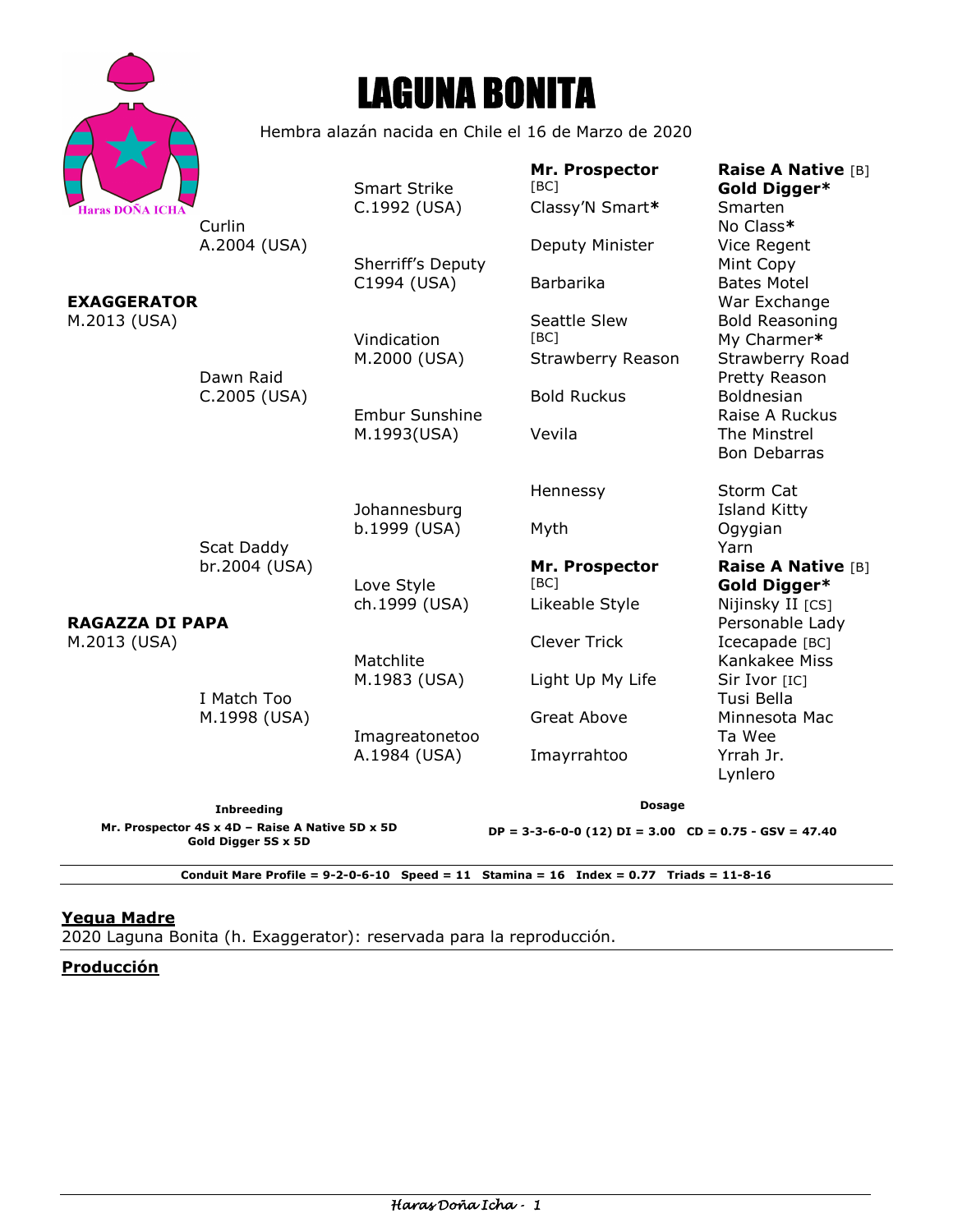### **LINEA PATERNA**

**EXAGGERATOR** (**2013**). Ganador de 6 cs. a los 2 y 3 años en USA, incl. Preakness S **(Gr.1)**, Santa Anita Derby **(Gr.1)**, Betfair Haskell Invitational S **(Gr.1)**, Saratoga Special S **(Gr.2)**, Delta Downs Jackpot S **(Gr.3)**; 2° Kentucky Derby **(Gr.1)**, Claiborne Breeders' Futurity **(Gr.1)**, San Vicente S **(Gr.2)**; 3° San Felipe S **(Gr.2)**; 4° Sentient Ket Breeders' Cup Juvenile **(Gr.1)**. Ganó en premios US\$ 3,581,120.

**EXAGERRATOR**, es padre en USA y Rusia de **MEZZOGIORNO** (ganadora a los 2 años en Rusia del Kuban River S**-Gr.2**), **GAGETOWN** (2 cs. a los 2 y 3 años, incl. Prairie Mile S; 2° Sugar Bowl S, Animal Kingdom S; 4° Bachelor S), **Color Of Dawn** (ganador a los 2 años; 2° My Trusty Cast S.), **Xtrema** (2 cs. a los 2 años; 3ª My Trusty Cast S; 4ª Pocahontas S**-Gr.3**, Runhappy Juvenile S.), **Director's Cut** (ganadora a los 2 años; 2ª Sharp Susan S), **Perfect Mistake** (ganador en su debut a los 2 años; 3ª Runhappy Juvenile S), **Crew Dragon** (ganador; 2° Columbia S), A Real Hero (ganadora; 4ª Arizona Oaks), Shades Of Truth (2 cs.), Yellostowne Girl (2 cs.), Bee Exxtravagant (ganadora), Campfire Tales (ganadora), Citadel (ganador), Clearly Mad (ganador), Dramatizer (ganador), Ema And I (ganadora), Exalted Joy (ganador), Explain (ganador), Expurgated (ganadora en su debut), Exxtop (ganador), Ghost Stalker (ganadora), Herald Angel (ganadora a los 2 años), Indoctrinate (ganador), Lode Of Blarney (ganador), Manhattan Grace (ganadora en su debut a los 2 años), No Exaggeration (ganador en su debut), Nutsie (ganador en su debut a los 2 años), Rose E Holiday (ganadora), Sheriff's Kid (ganador), Strech The Truth (ganador), Supply And Demand (ganador en su debut), Digest (ganador a los 2 años en Rusia), Sonic King Iji (2 cs. en Corea del Sur), etc…

### **LINEA MATERNA**

### **1ª madre**

2013 Ragazza Di Papa (h. Scat Daddy): ganadora de 3 cs. a los 3 y 4 años en USA. US\$ 59,640. Madre de:

2020 Laguna Bonita (h. Exaggerator): **ver arriba**.

2021 N.N. (m. Exaggerator):

## **2ª madre**

98 **I MATCH TOO** (h. Matchlite): ganadora de 17 cs. en USA, incl. Moonbeam Handicap, Plymouth Stakes, Regret Stakes; 2ª Moonbeam Handicap; 3ª Ann Arbor Stakes, Michigan Oaks. US\$ 272,771. Madre de:

09 Valid Match (h. Valid Trefaire): disputó 6 cs. En la reproducción.

10 Im A Bargain (h. Valid Trefaire): ganadora a los 3 años en USA. US\$ 7,175.

13 Ragazza Di Papa (h. Scat Daddy): **ver arriba**.

14 Vintry (m. Get Stormy): no ha corrido.

15 Cloud Study (cast. Get Stormy): 2 cs. a los 3 años y fig. en 5 actuaciones en USA. US\$ 14,840.

### **3ª madre**

84 Imagreatonetoo (h. Great Above): ganadora a los 3 años en USA. US\$ 13,720. Madre de:

- 92 **Set to Play** (h. Set Free): 5 cs. en USA; 3ª Michigan Juvenile Fillies Stakes. US\$ 51,499. Madre de:
	- 02 **Boogie After Dark** (cast. Matchlite): 4 cs. en USA; 3° Michigan Sire Stakes. US\$ 48,035.
	- 03 **OUT WITH A BANG** (cast. Matchlite): 13 cs. en USA, incl. Patrick Wood Stakes; 3° Michigan Futurity 4° Mackinac Handicap. US\$ 120,252.

10 Gulfport Weekend (h. City Weekend): 7 cs. en USA. US\$ 95,287.

96 Latin Tango (m. Latin American): ganador a los 2 años en USA. US\$ 8,425.

### 98 **I MATCH TOO**(h. Matchlite): **ver arriba**.

02 Dot Your I's (h. Majesty Imp): ganadora a los 3 años en USA. US\$ 10,116.

### **4ª madre**

77 **Imayrrahtoo** (h. Yrrah Jr): ganadora de 6 cs. a los 3 y 4 años en USA; 3ª La Prevoyante Handicap **(Gr.3)**. US\$ 71,247. Madre de:

84 Imagreatonetoo (h. Great Above): **ver arriba**.

85 Ima Regal Lady (h. Raise A Regal): ganadora a los 2 años en USA. US\$ 5,290.

86 Im a Foyt Too (m. Foyt): ganador a los 3 años en USA. US\$ 4,202.

### **5ª madre**

66 Lynlero (h. Bold Lark): ganadora de 4 cs. a los 2 y 4 años en USA. US\$ 13,663. Madre de: 77 **Imayrrahtoo** (h. Yrrah Jr): **ver arriba**.

### **6ª madre**

62 Bolero's Nymph (h. Bolero): no corrió en USA. Exportada a Venezuela. Madre de: 66 Lynlero (h. Bold Lark): **ver arriba**.